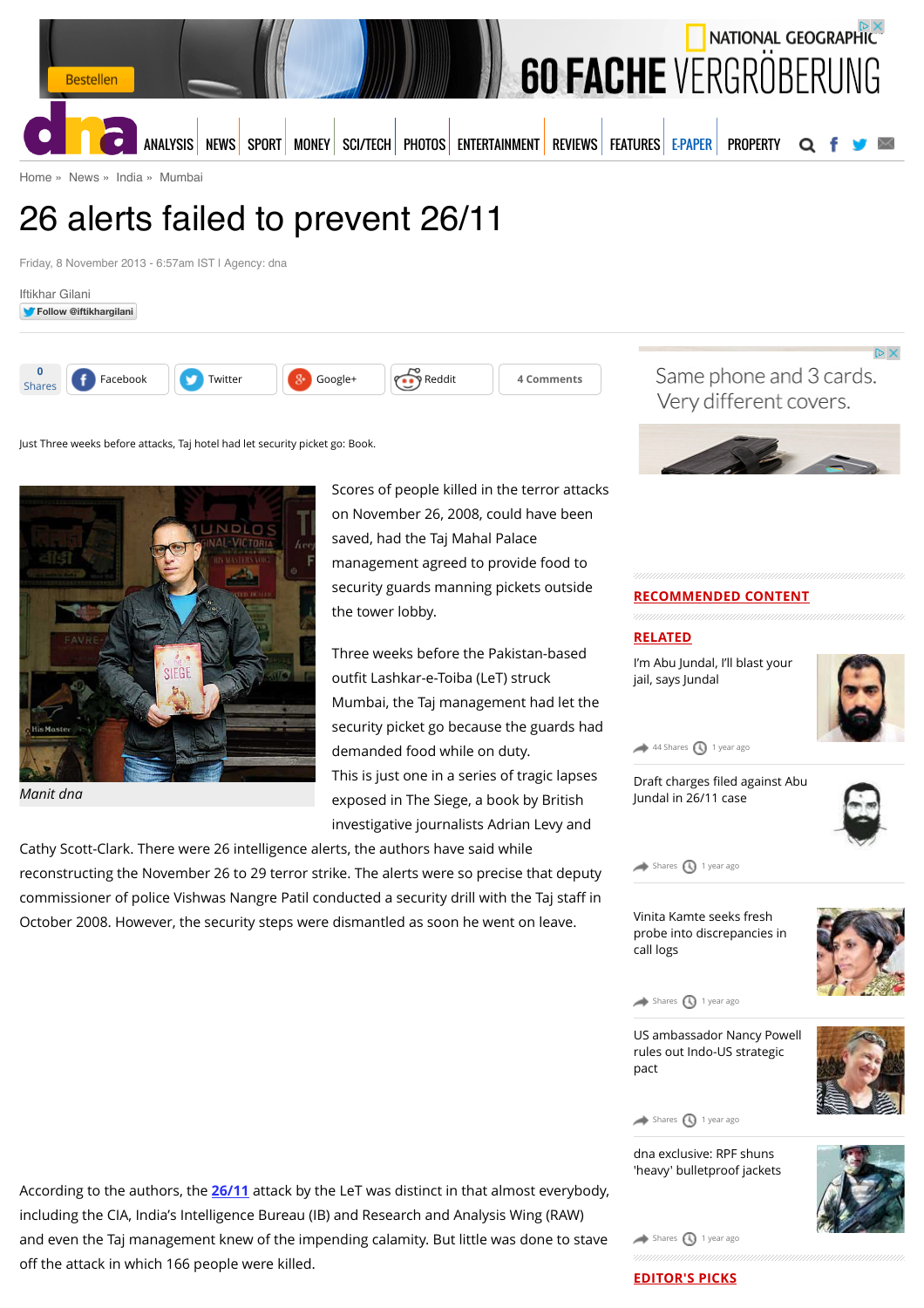"The inability of RAW to work with IB, and the rivalry between the national bureaus and the state ones… The police too were ineffective and unsupported until July 2008 when DCP Vishwas Nangre Patil decided to piece together the intelligence and came to the immediate conclusion that Mumbai was about to be hit and that the Taj, Leopold Cafe and other places were the targets," Levy told **dna**.

As Indian agencies dealt with the intelligence inputs, back in the US and Pakistan even the wives and family of plotter Pakistani origin American **[David Coleman Headley](http://www.dnaindia.com/topic/david-coleman-headley)** got a whiff of the attack. One of his wives Faiza approached the US mission in **[Islamabad](http://www.dnaindia.com/topic/islamabad)** and briefed the officials about Headley's frequent Mumbai trips. But, her complaint was dismissed as a domestic tiff. The IB mole within the LeT training centre in Pakistan had also tipped off the agency about a possible attack on May 24 and then on August 11.

Tracing the footmarks of Headley, a CIA and US drug enforcement mole, Levy and Scott-Clark claim he had originally conceived the idea of attacks and offered help to the ISI as a trade-off to release him from detention. He was caught by Pakistani security agencies while [illegally touring the tribal region bordering Afghanistan. In a race to catch up with](http://www.dnaindia.com/topic/osama-bin-laden) **Osama bin Laden** five months after 9/11, CIA operators asked Headley to 'join' the LeT, many of whose cadres were also orbiting around al Qaeda. He had set up two offices in Mumbai in 2006, the Reliance cyber café near Churchgate station and another at the Immigration Law Centre in Tardeo a/c market. Initially, the LeT's old guard was against becoming part of global jihad and wanted to concentrate only on Kashmir. But a faction within the outfit was arguing to shift focus to **[Afghanistan](http://www.dnaindia.com/topic/afghanistan)** and to take on US forces to compete with Taliban.

The main planner Zaki-u-Rahman Lakhvi in an e-mail had conceded serious problems in holding the Lashkar together. "The outfit needed to pull something out of the hat, an operation that would bind everyone together," write Levy and Scott. The suggestion to attack the Chabad was fiercely opposed by the old guard but was included at the insistence of 16 Indians recruited by LeT, including Zabiuddin known as Chohay (mice) in the camp.

#### **Delay in NSG deployment**

The 26/11 attack, states the book, is not only about overlooking intelligence but also the security management and the delay in the deployment of National Security Guard (NSG). Referring to the forensic account prepared by Black Cat commandos based in Manesar in Haryana, the authors say they were unofficially mobilised at 10.05pm on November 26, just 22 minutes after the first shots were fired in Mumbai. But 70 minutes later, they were warned by cabinet secretary KM Chandrasekhar and later by a joint secretary (internal security) against mobilisation without orders. At 12.34am, the then home secretary Madhukar Gupta, gave the go-ahead to NSG chief Jyoti Dutt.

But at the Delhi airport, they were informed that the transport plane was 156 miles away in Chandigarh. Dutt called RAW to lend an Ilyushin-76 aircraft. But the plane had not been fuelled.

When Dutt called the home secretary at 1am, he found that he was himself stranded in Pakistan where he had gone for talks. Finally when the plane landed in Mumbai at 5.30am the next day and by the time NSG took charge, terrorists were in complete control.

#### [INDIA](http://www.dnaindia.com/india)

Last one of five cubs at [Etawah lion safari survives on](http://www.dnaindia.com/india/report-last-one-of-five-cubs-at-etawah-lion-safari-survives-on-cow-milk-2109981) cow milk

 $\rightarrow$  [194 Shares](http://www.dnaindia.com/mumbai/report-26-alerts-failed-to-prevent-2611-1915319#)  $\bigcirc$  [3 days ago](http://www.dnaindia.com/mumbai/report-26-alerts-failed-to-prevent-2611-1915319#)

#### **[SCI/TECH](http://www.dnaindia.com/scitech)**

[What the world of gaming](http://www.dnaindia.com/scitech/report-immersion-is-the-name-of-the-game-2109432) holds in store for 2025



 $\rightarrow$  [119 Shares](http://www.dnaindia.com/mumbai/report-26-alerts-failed-to-prevent-2611-1915319#)  $\bigcirc$  [4 days ago](http://www.dnaindia.com/mumbai/report-26-alerts-failed-to-prevent-2611-1915319#)

#### [SCI/TECH](http://www.dnaindia.com/scitech)

Yureka Plus and Yuphoria fl[ash sales today on Amazon](http://www.dnaindia.com/scitech/report-yureka-plus-and-yuphoria-flash-sales-today-on-amazon-india-2109499) India



#### [ANALYSIS](http://www.dnaindia.com/analysis)

[The grim reality: Politics](http://www.dnaindia.com/analysis/editorial-the-grim-reality-politics-behind-yakub-memon-s-hanging-2109659) behind Yakub Memon's hanging



 $22$  Shares  $\bigcirc$  [4 days ago](http://www.dnaindia.com/mumbai/report-26-alerts-failed-to-prevent-2611-1915319#)

#### **[ANALYSIS](http://www.dnaindia.com/analysis)**

[Why India needs to be worried](http://www.dnaindia.com/analysis/editorial-dnaedit-population-bomb-2109662) about its ticking population bomb



 $\rightarrow$  [378 Shares](http://www.dnaindia.com/mumbai/report-26-alerts-failed-to-prevent-2611-1915319#)  $\bigcirc$  [4 days ago](http://www.dnaindia.com/mumbai/report-26-alerts-failed-to-prevent-2611-1915319#)



[Maharashtra: Three-storey building collapses in](http://www.dnaindia.com/mumbai/report-maharashtra-three-storey-building-collapses-in-thane-11-dead-several-feared-trapped-2110890) Thane; 11 dead, several feared trapped  $7$  Shares  $10$  hours ago

[Maharashtra government to build expressway](http://www.dnaindia.com/mumbai/report-maharashtra-government-to-build-expressway-between-mumbai-and-nashik-2109935) between Mumbai and Nashik [80 Shares](http://www.dnaindia.com/mumbai/report-26-alerts-failed-to-prevent-2611-1915319#) [3 days ago](http://www.dnaindia.com/mumbai/report-26-alerts-failed-to-prevent-2611-1915319#)

[Vistara rolls out mobile phone boarding pass](http://www.dnaindia.com/mumbai/report-vistara-rolls-out-mobile-phone-boarding-pass-facility-other-airlines-to-follow-soon-2109930) facility, other airlines to follow soon  $235$  Shares  $\bigcirc$  [3 days ago](http://www.dnaindia.com/mumbai/report-26-alerts-failed-to-prevent-2611-1915319#)

[10 cities from Maharashtra to be developed as](http://www.dnaindia.com/mumbai/report-10-cities-from-maharashtra-to-be-developed-as-smart-cities-2109979) smart cities [7 Shares](http://www.dnaindia.com/mumbai/report-26-alerts-failed-to-prevent-2611-1915319#) [3 days ago](http://www.dnaindia.com/mumbai/report-26-alerts-failed-to-prevent-2611-1915319#)

[First ever successful heart transplant](http://www.dnaindia.com/mumbai/report-first-ever-successful-heart-transplant-conducted-in-mumbai-thanks-to-efforts-of-police-2110832) conducted in Mumbai thanks to efforts of police

 $\rightarrow$  [1,077 Shares](http://www.dnaindia.com/mumbai/report-26-alerts-failed-to-prevent-2611-1915319#)  $\bigcirc$  [21 hours ago](http://www.dnaindia.com/mumbai/report-26-alerts-failed-to-prevent-2611-1915319#)

#### **TOP STORIES FROM CITIES**

[25 lakh children with special needs enrolled in](http://www.dnaindia.com/delhi/report-25-lakh-children-with-special-needs-enrolled-in-schools-govt-2110985)

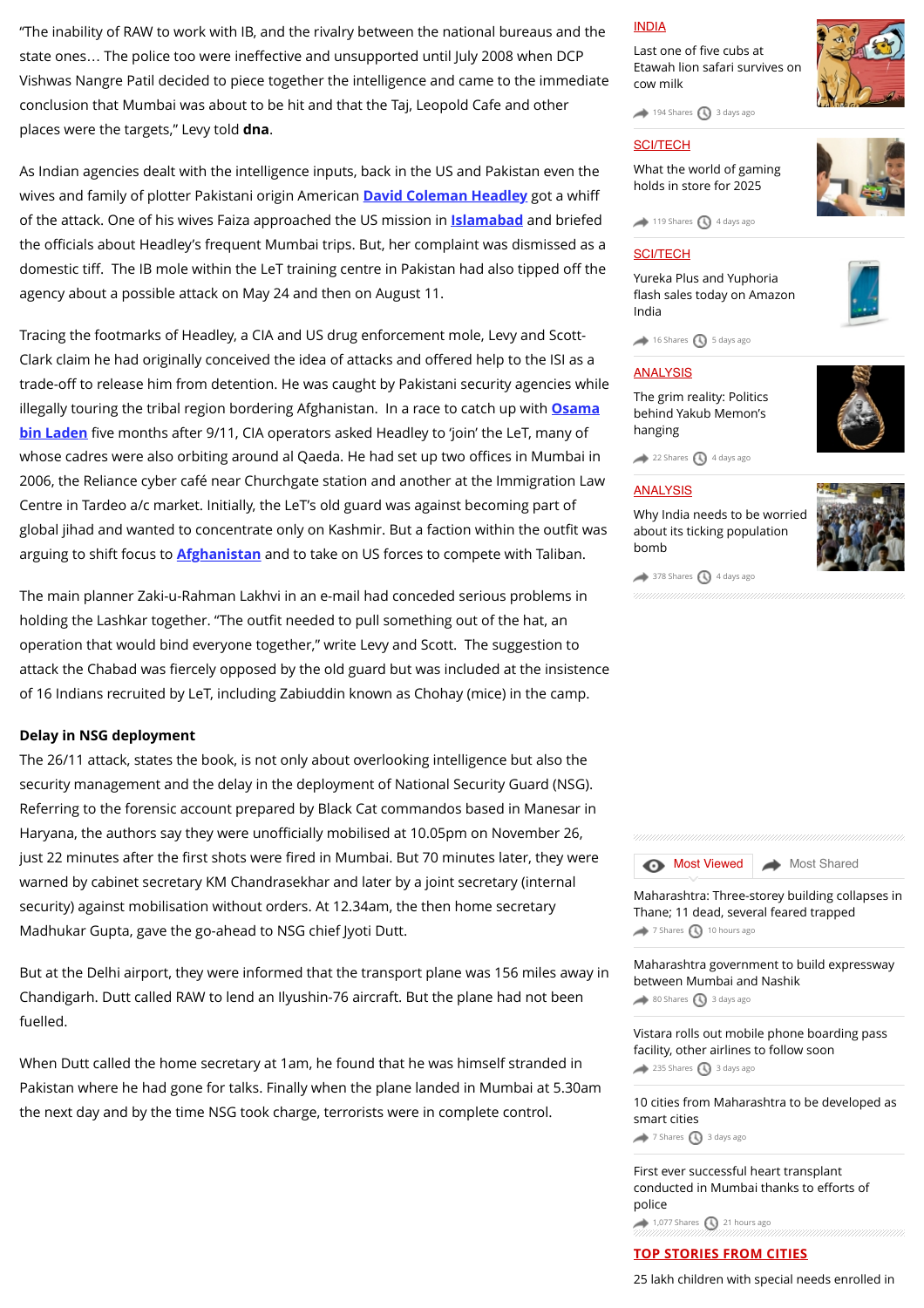

#### [Jump to comments](http://www.dnaindia.com/mumbai/report-26-alerts-failed-to-prevent-2611-1915319#comments)

#### **FROM AROUND THE WEB**



**[History's Most Sadistic Serial](http://www.ozy.com/flashback/historys-most-sadistic-serial-killer/40585?utm_source=Outbrain&utm_medium=CPC&utm_campaign=INTL%20-%20All%20Clicks%20ALL%20Devices) Killer** OZY



**[Top Six American Cars Worth](http://fryerschat.com/top-six-american-cars-worth-buying-now/) Buying Now** Cars & Sport Talks



**[The President Who Once Lived in](http://www.ozy.com/flashback/the-president-who-once-lived-in-a-tool-shed/41422?utm_source=Outbrain&utm_medium=CPC&utm_campaign=INTL%20-%20All%20Clicks%20ALL%20Devices) a Tool Shed**  $OZ$ 



**Planning for my future and [rediscovering my Irish roots](http://www.irishcentral.com/news/irishvoice/Planning-for-my-future-and-rediscovering-my-Irish-roots.html)** IrishCentral



**[Berkeley victim: Ashley Donohue](http://www.irishcentral.com/news/Ashley-Donohue-Irish-American-who-loved-her-heritage-and-family.html?utm_source=outbrain&utm_medium=content&utm_campaign=paid) Irish American who loved her heritage and family** IrishCentral



**[10 Essential Stops For Europe](http://travel-gist.com/10-essential-stops-for-europe-first-timers/) First-Timers** Best Travel Site



**[Welcome to Europe's Jihadi](http://www.ozy.com/fast-forward/welcome-to-europes-jihadi-corridor/60342?utm_source=Outbrain&utm_medium=CPC&utm_campaign=INTL%20-%20All%20Clicks%20ALL%20Devices) Corridor**  $O<sub>7</sub>$ 



**[Former J-1 Students reach out to](http://www.irishcentral.com/news/Former-J-1-Students-reach-out-to-support-victims-of-Berkeley-tragedy.html?utm_source=outbrain&utm_medium=content&utm_campaign=paid) support victims of Berkeley tragedy** IrishCentral



**[ESPN Drops Colin Cowherd After](http://www.nytimes.com/2015/07/25/sports/baseball/colin-cowherd-tries-to-explain-remarks-on-dominicans.html?WT.mc_id=2015-AUGUST-OTB-INTL_AUD_DEV-0801-0831&WT.mc_ev=click&ad-keywords=IntlAudDev) Remarks on Dominicans** New York Times

[schools: Govt](http://www.dnaindia.com/delhi/report-25-lakh-children-with-special-needs-enrolled-in-schools-govt-2110985)

[Delhi woman stabbed to death: Family yet to](http://www.dnaindia.com/delhi/report-delhi-woman-stabbed-to-death-family-yet-to-receive-compensation-promised-by-kejriwal-2110904) receive compensation promised by Kejriwal

[Maharashtra: Three-storey building collapses in](http://www.dnaindia.com/mumbai/report-maharashtra-three-storey-building-collapses-in-thane-11-dead-several-feared-trapped-2110890) Thane; 11 dead, several feared trapped

[Thanekar covers 11 countries on cycle](http://www.dnaindia.com/mumbai/report-thanekar-covers-11-countries-on-cycle-2110888)

[Birla college professors restore broken bond](http://www.dnaindia.com/mumbai/report-birla-college-professors-restore-broken-bond-this-friendship-day-2110887) this Friendship Day

#### **ACROSS DNA NEWS**

[Yakub Memon hanging: VHP says those who](http://www.dnaindia.com/india/report-yakub-memon-hanging-vhp-says-those-who-attended-funeral-sympathisers-of-terrorist-2111077) attended funeral 'sympathisers' of terrorist

[CBI registers two corruption cases against](http://www.dnaindia.com/india/report-cbi-registers-two-corruption-cases-against-noida-chief-engineer-2111064) Noida Chief Engineer

[Lokpal Bill amendment: Panel seeks views from](http://www.dnaindia.com/india/report-lokpal-bill-amendment-panel-seeks-views-from-political-parties-2111030) political parties

[Arunachal Pradesh: Pawans Hans chopper with](http://www.dnaindia.com/india/report-arunachal-pradesh-pawans-hans-chopper-with-ias-officer-2-others-goes-missing-2110994) IAS officer, 3 crew members goes missing

[Special Delhi Assembly session a 'big joke' on](http://www.dnaindia.com/india/report-special-delhi-assembly-session-a-big-joke-on-women-congress-2111040) women: Congress

#### **SPORTS NEWS**

[BCCI needs to be accountable and transparent:](http://www.dnaindia.com/sport/report-bcci-needs-to-be-accountable-and-transparent-sports-minister-sarbananda-sonowal-2111038) Sports Minister Sarbananda Sonowal

[Rafael Benitez insists Gareth Bale, Karim](http://www.dnaindia.com/sport/report-rafael-benitez-insists-gareth-bale-karim-benzema-will-stay-at-real-madrid-2110989) Benzema will stay at Real Madrid

[Ashes 2015: Peter Nevill dismisses talk of](http://www.dnaindia.com/sport/report-ashes-2015-peter-nevill-dismisses-talk-of-aussie-dressing-room-disharmony-2110984) Aussie dressing-room disharmony

[Rio Ferdinand advises Everton's John Stones to](http://www.dnaindia.com/sport/report-rio-ferdinand-advises-everton-s-john-stones-to-choose-manchester-united-over-chelsea-2110968) choose Manchester United over Chelsea

#### **TRENDING TOPICS**

| Gurdaspur attack                              | Sreesanth       |  |                    |
|-----------------------------------------------|-----------------|--|--------------------|
| Film and Television Institute of India (FTII) |                 |  |                    |
| Salman Khan                                   | one plus 2      |  | <b>Yakub Memon</b> |
| Aam Admi Party                                | APJ Abdul Kalam |  |                    |
| Bajrangi Bhaijaan                             | <b>Bahubali</b> |  |                    |
| Priyanka Chopra                               | Bank of India   |  | micromax           |
| Masaan                                        |                 |  |                    |





**[Drunken driving: Cops oppose](http://www.dnaindia.com/mumbai/report-drunken-driving-cops-oppose-bail-plea-of-janhavi-gadkar-accused-of-mowing-down-2-2110873) bail plea of Janhavi Gadkar, accused of mowing down 2**



**[Maharashtra requests Sachin](http://www.dnaindia.com/mumbai/report-maharashtra-requests-sachin-tendulkar-and-amitabh-bachchan-to-help-save-tigers-2110838) Tendulkar and Amitabh Bachchan to help save tigers**



**First ever successful heart transplant conducted in [Mumbai thanks to efforts of](http://www.dnaindia.com/mumbai/report-first-ever-successful-heart-transplant-conducted-in-mumbai-thanks-to-efforts-of-police-2110832) police**

ended by Outbrain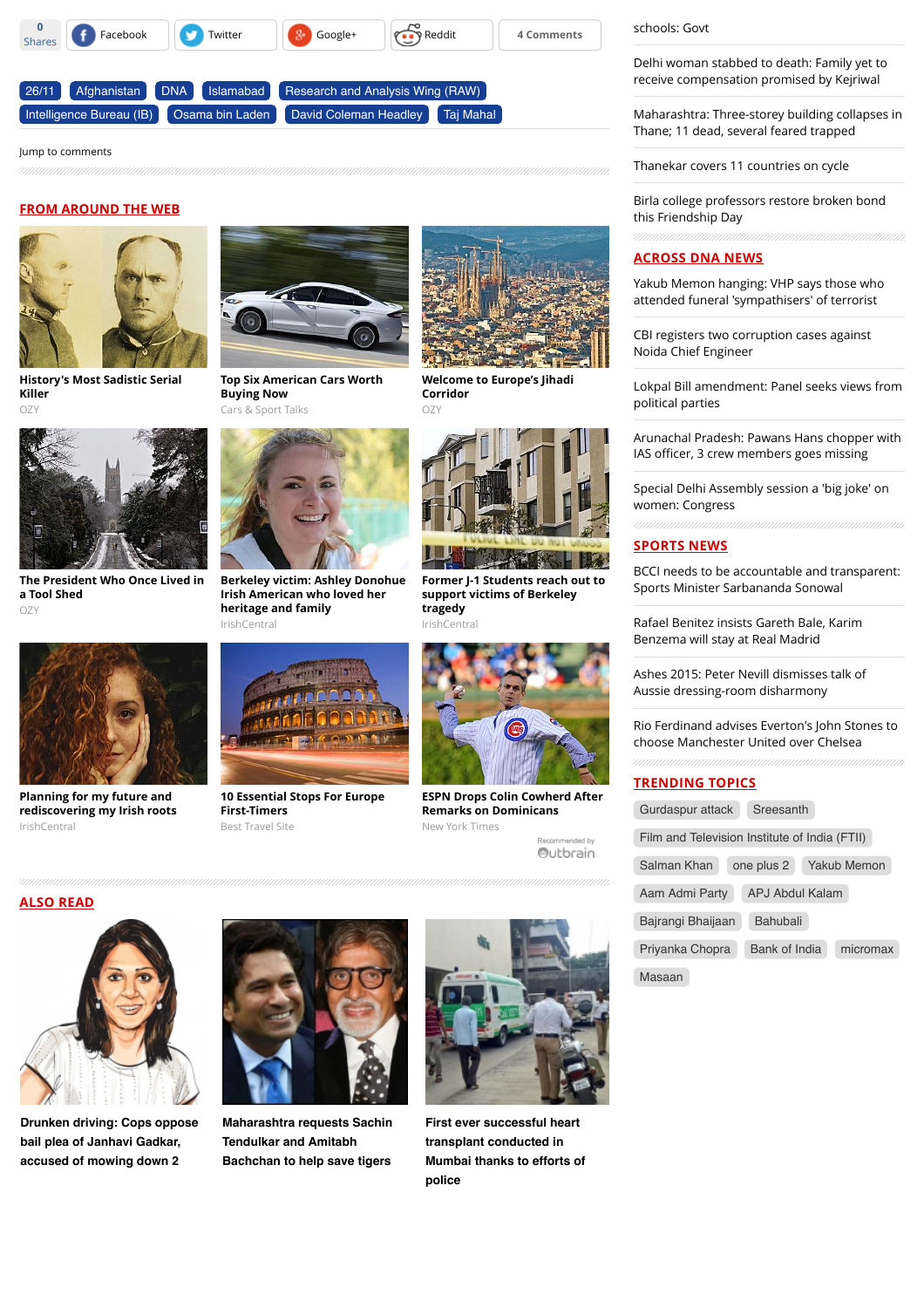

**[Two drown in Thane's Upvan](http://www.dnaindia.com/mumbai/report-two-drown-in-thane-s-upvan-lake-2110740) lake**



**[Suspend obstructing members](http://www.dnaindia.com/mumbai/report-suspend-obstructing-members-till-end-of-parliament-session-says-ramdas-athawale-2110708) till end of Parliament session, says Ramdas Athawale**

### **[MORE STORIES](http://www.dnaindia.com/mumbai)**



**[Retired woman banker, 66,](http://www.dnaindia.com/mumbai/report-retired-woman-banker-66-wants-to-revive-women-s-hockey-in-mumbai-2110524) wants to revive women's hockey in Mumbai**

## **LATEST VIDEOS**



**[Watch: Orangutan kisses](http://www.dnaindia.com/world/video-watch-orangutan-kisses-pregnant-woman-s-belly-2109068) pregnant woman's belly**





**[11 lion cubs born in Gir Forest](http://www.dnaindia.com/india/video-11-lion-cubs-born-in-gir-forest-2105493) Canadian groom surprises his [Indian bride by singing 'Tum Hi](http://www.dnaindia.com/world/video-canadian-groom-surprises-his-indian-bride-by-singing-tum-hi-ho-2104831) Ho'**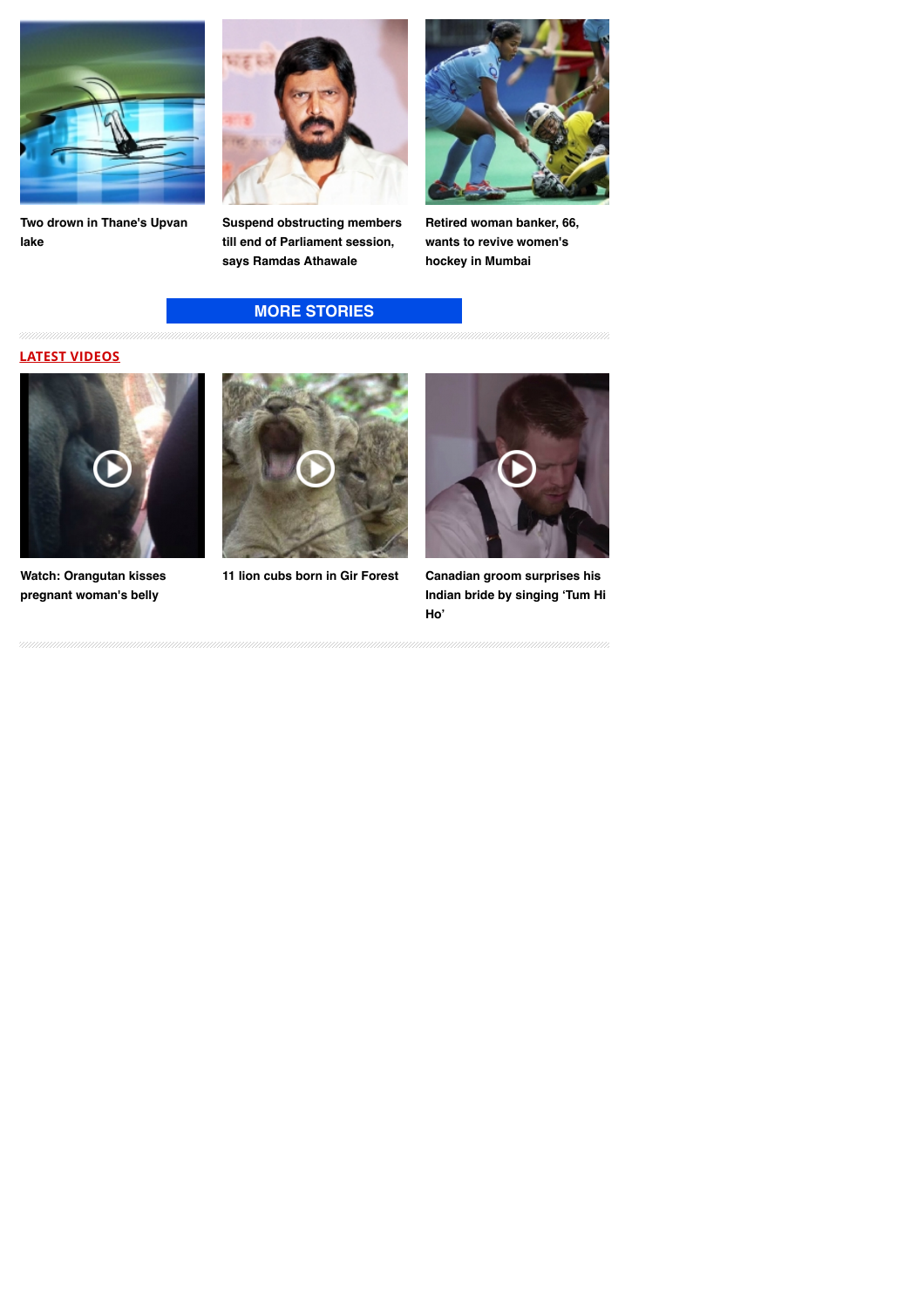#### **[NEWS](http://www.dnaindia.com/news)**

NGT fi[nes golf course promoter Rs 5](http://www.dnaindia.com/india/report-ngt-fines-golf-course-promoter-rs-5-lakh-for-illegal-tree-felling-2111076) lakh for illegal tree felling

11-year old among 160 Indian fi[shermen released by Pakistan reach](http://www.dnaindia.com/india/report-11-year-old-among-160-indian-fishermen-released-by-pakistan-reach-india-2111069) India

[CBI registers two corruption cases](http://www.dnaindia.com/india/report-cbi-registers-two-corruption-cases-against-noida-chief-engineer-2111064) against Noida Chief Engineer

Porn ban: Govt reviews blocking of [websites; lifts ban on non-porn sites](http://www.dnaindia.com/india/report-govt-reviews-blocking-of-websites-lifts-ban-on-non-porn-sites-2111065)

[Lokpal Bill amendment: Panel seeks](http://www.dnaindia.com/india/report-lokpal-bill-amendment-panel-seeks-views-from-political-parties-2111030) views from political parties

#### **[SPORT](http://www.dnaindia.com/sport)**

[BCCI needs to be accountable and](http://www.dnaindia.com/sport/report-bcci-needs-to-be-accountable-and-transparent-sports-minister-sarbananda-sonowal-2111038) transparent: Sports Minister Sarbananda Sonowal

[Rafael Benitez insists Gareth Bale, Karim](http://www.dnaindia.com/sport/report-rafael-benitez-insists-gareth-bale-karim-benzema-will-stay-at-real-madrid-2110989) Benzema will stay at Real Madrid

[Ashes 2015: Peter Nevill dismisses talk](http://www.dnaindia.com/sport/report-ashes-2015-peter-nevill-dismisses-talk-of-aussie-dressing-room-disharmony-2110984) of Aussie dressing-room disharmony

Rio Ferdinand advises Everton's John [Stones to choose Manchester United](http://www.dnaindia.com/sport/report-rio-ferdinand-advises-everton-s-john-stones-to-choose-manchester-united-over-chelsea-2110968) over Chelsea

Stop seeking 'favours': Intikhab Alam [writes stern letter to domestic match](http://www.dnaindia.com/sport/report-stop-seeking-favours-intikhab-alam-writes-sturn-letter-to-domestic-match-referees-2110954)

#### **[ENTERTAINMENT](http://www.dnaindia.com/entertainment)**

[Shahid Kapoor replaces Saif Ali Khan in](http://www.dnaindia.com/entertainment/report-shahid-kapoor-replaces-saif-ali-khan-in-vikramaditya-motwane-s-next-2111085) Vikramaditya Motwane's next

[Jhalak Dikhhla Jaa 8: Mira Rajput and](http://www.dnaindia.com/entertainment/report-jhalak-dikhhla-jaa-8-mira-rajput-and-shahid-kapoor-to-finally-make-an-appearance-on-national-television-2111058) Shahid Kapoor to finally make an appearance on national television

[Porn Ban: Watch AIB's prophetic video](http://www.dnaindia.com/entertainment/report-porn-ban-watch-aib-s-prophetic-video-about-a-world-without-pornography-2111047) about a world without pornography

[Sonam Kapoor lashes out at](http://www.dnaindia.com/entertainment/report-sonam-kapoor-lashes-out-at-government-s-porn-ki-baat-2111028) government's Porn Ki Baat

[Teaser poster of Shah Rukh Khan's 'Fan'](http://www.dnaindia.com/entertainment/report-teaser-poster-of-shah-rukh-khan-s-fan-unveiled-2110987) unveiled

#### **[MONEY](http://www.dnaindia.com/money)**

[IT stocks see selling; Wipro down over 2%](http://www.dnaindia.com/money/report-it-stocks-see-selling-wipro-down-over-2-2111074)

[Raghuram Rajan says crude, commodity fall](http://www.dnaindia.com/money/report-raghuram-rajan-says-crude-commodity-fall-best-chance-to-curb-inflation-2111073) best chance to curb inflation

[Adani to form joint venture with Foxconn;](http://www.dnaindia.com/money/report-adani-to-form-joint-venture-with-foxconn-may-make-iphones-in-india-2111075) may make iPhones in India

[Cabinet likely to take up key BSNL, MTNL](http://www.dnaindia.com/money/report-cabinet-likely-to-take-up-key-bsnl-mtnl-issues-on-tuesday-2111070) issues on Tuesday

[Finance Ministry moves Cabinet note on](http://www.dnaindia.com/money/report-finance-ministry-moves-cabinet-note-on-gold-monetisation-scheme-2111055) gold monetisation scheme